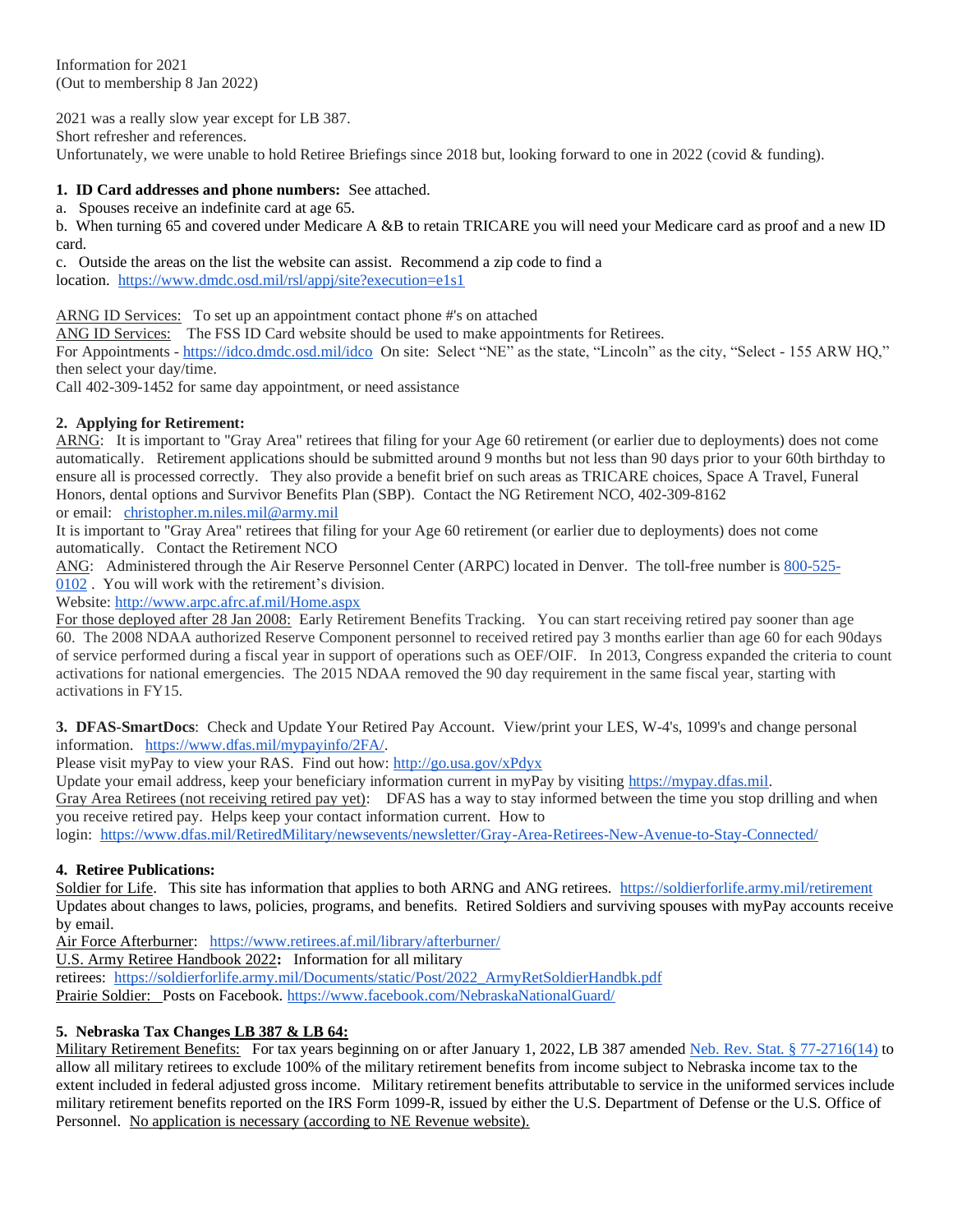Tax under LB 387 for widow/widower: Question: Do you know if a widow/widower who receives military retirement pay survivor benefits (SBP) will be eligible for the LB 387 Nebraska tax savings in 2022? Answer received: Great question. Unfortunately, SBP recipients are not included in the exemption. That fight will have to wait for another day. While the argument is a strong one, that is: the family serves, not just the member, it did not fit the narrative supporting the economic impact of attracting retirees to the workforce which is the intent of the legislation.

Social Security: For taxable years beginning on or after January 1, 2021, federal adjusted gross income (AGI) is reduced by a percentage of the social security benefits that are received and included in federal AGI. The applicable percentage for each tax year is listed below: 5% for taxable year 2021; 20% for taxable year 2022; 30% for taxable year 2023; 40% for taxable year 2024; and 50% for taxable year 2025 and beyond.

# **6. List of Nebraska military related sites and Legislative Bill Hearings:**

Status of legislation being proposed for veterans on the "tracker"<https://veterans.nebraska.gov/legislative-issues> . If a bill has "IPP" at the end it means Indefinitely Postponed. "Click" on the bill number and the document will be available. Search bills and laws:<https://nebraskalegislature.gov/bills/> Find your Senator https://nebraskalegislature.gov/senators/senator find.php Nebraska military and veterans' affairs: <https://veterans.nebraska.gov/commission-military-and-veteran-affairs> Contacts for NE Dept of Veterans Affairs: County Veterans Service Office Listing: <https://veterans.nebraska.gov/cvso>

**7. Nebraska Honor Plates**: Website references. Site of LB#45: [http://nebraskalegislature.gov/bills/view\\_bill.php?DocumentID=30919](http://nebraskalegislature.gov/bills/view_bill.php?DocumentID=30919) Info for registration: <https://veterans.nebraska.gov/benefits> Info on plates: <https://dmv.nebraska.gov/dvr/military-license-plates>

**8. The Nebraska Game and Parks** Commission offers special permits to veterans age 64 and older, deployed military and disabled veterans at reduced or no cost. The permits are available for veterans and members of the military. <http://outdoornebraska.gov/veteransandmilitarypermits> <http://outdoornebraska.gov/wp-content/uploads/2020/11/05-33-590-Disabled-Vet-Park-Permit-Application-Fillablee.pdf>

**9. The National Parks and Federal Recreational Lands Pass**: Entrance fees for the National Park Service and U.S. Fish and Wildlife Serve and standard amenity recreation fees will be waived for veterans and Gold Star Families. For purposes of this program, a veteran is identified as an individual who has service in the United Stated Armed Force, including the National Guard and Reserves and is able to present the following forms of identification: DOD ID Card, Veteran Health ID Card, government issued Veteran ID card or a state-issued U.S. driver's license or identification card confirmed an individual's status as a veteran. <https://www.nps.gov/planyourvisit/passes.htm>

Check your options: <https://www.nps.gov/planyourvisit/veterans-and-gold-star-families-free-access.htm>

**10. Lincoln Veteran's Memorial Garden website**: Includes information about events, programs and brick dedication. <http://lincoln.ne.gov/city/parks/parksfacilities/publicgardens/veterans/index.htm>

**11. Dates and places of touring banners by Patriotic Productions:**

Flights of Honor: <https://www.patrioticproductions.org/new-events-1> Remembering our Fallen:<https://www.patrioticproductions.org/schedule>

**12. TRICARE coverage:** All programs you must enroll in they are not automatic coverage. What type of Tricare do I have? [www.tricare.mil](http://www.tricare.mil/) Under 65: West Region: 1.844.866.9378 [www.tricare-west.com](http://www.tricare-west.com/) [www.tricare.mil](http://www.tricare.mil/) 65 and over: (TFL): 1-866-773-0404 [www.tricare4u.com](http://www.tricare4u.com/) Costs and coverage: <https://www.tricare.mil/Costs/Compare> Handbooks. [https://tricare.mil/Publications.](https://tricare.mil/Publications)

Tricare Reserve Select (TRS) – current serving NG or reserve - has premium

Tricare Retired Reserves (TRR) – Gray Area – under age 60 – has premium. For retired National Guard and Reserve members: <https://www.tricare.mil/Plans/HealthPlans/TRR>

Tricare Select (TS) - Eligible for retirement and reached age 60 - has premium. <https://www.tricare.mil/Plans/HealthPlans/TS> Tricare Prime – generally, must live near a Military Treatment Facility (MTF) - has premium

Tricare for Life (TFL)– must be 65 and/or eligible for Medicare - no premium: [www.TRICARE4u.ComM](http://www.tricare4u.com/)ust be enrolled in Part A and Part B – Tricare becomes secondary.

https://tricare.mil/CoveredServices/BenefitUpdates/Archives/10\_01\_2020\_Got\_TRICARE\_For\_Life\_Questions\_What\_You\_Should [Know](https://tricare.mil/CoveredServices/BenefitUpdates/Archives/10_01_2020_Got_TRICARE_For_Life_Questions_What_You_Should_Know)